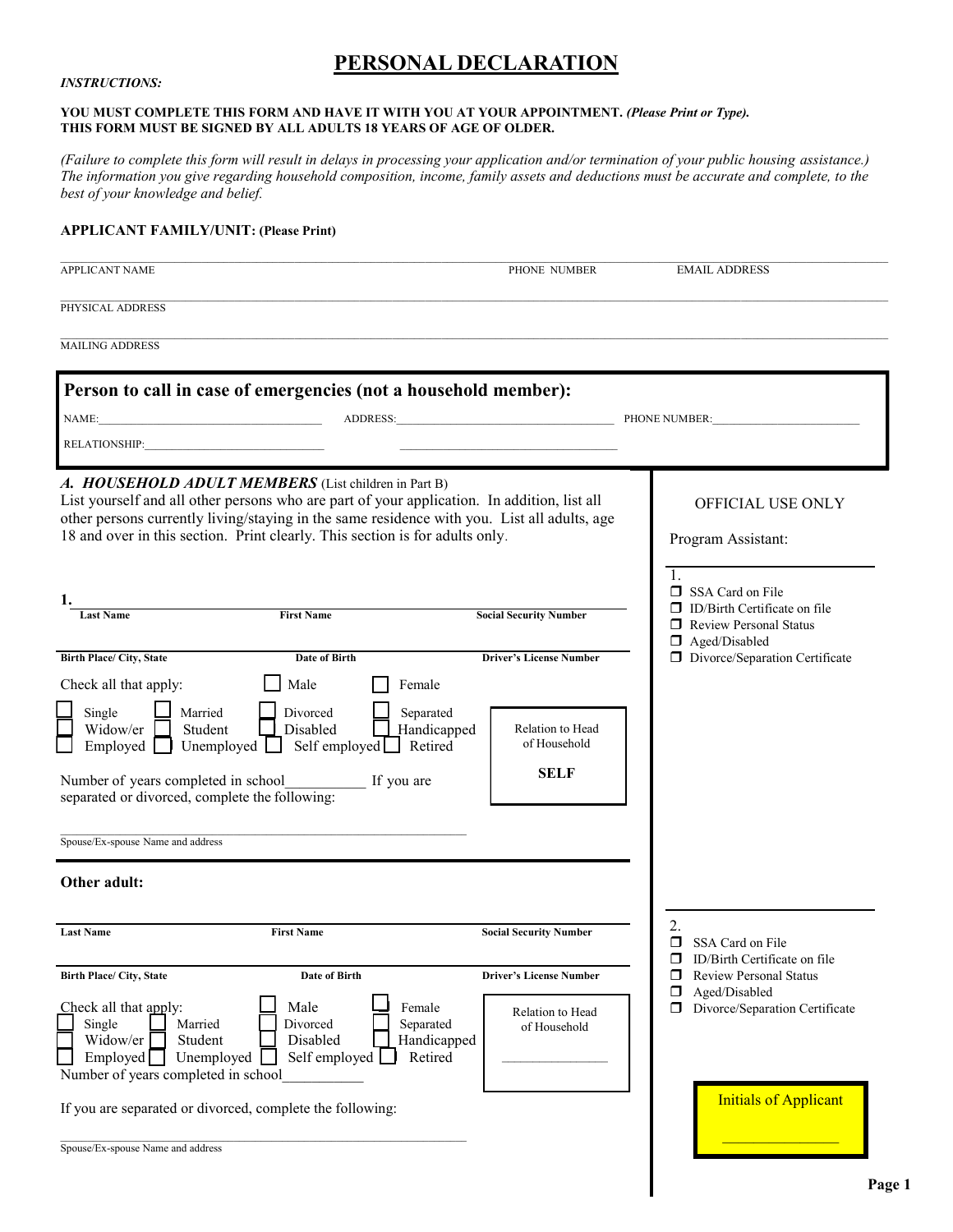| <b>B.</b> CHILDREN IN HOUSEHOLD: List all children who stay with you.                                                                                  |                               |                      |                                  | <b>OFFICIAL USE ONLY</b>                                                                                                           |
|--------------------------------------------------------------------------------------------------------------------------------------------------------|-------------------------------|----------------------|----------------------------------|------------------------------------------------------------------------------------------------------------------------------------|
| 1.<br>Last Name                                                                                                                                        | <b>First Name</b>             | MI                   |                                  | 1.<br>Ω<br>SSA Card on File                                                                                                        |
|                                                                                                                                                        |                               |                      | Relation to Head<br>of Household | ⊓<br>ID/Birth Certificate on file<br><b>Review Personal Status</b><br>◻                                                            |
| Date of Birth<br>Birthplace City/State                                                                                                                 | Social Security Number        | Grade In School      |                                  | ◻<br>Aged/Disabled                                                                                                                 |
| $\overline{2}$ .                                                                                                                                       |                               |                      |                                  | $\overline{2}$ .                                                                                                                   |
| Last Name                                                                                                                                              | <b>First Name</b>             | MI                   |                                  | SSA Card on File<br>ID/Birth Certificate on file                                                                                   |
|                                                                                                                                                        |                               |                      | Relation to Head                 | $\Box$<br><b>Review Personal Status</b>                                                                                            |
| Date of Birth<br>Birthplace City/State                                                                                                                 | <b>Social Security Number</b> | Grade In School      | of Household                     | Aged/Disabled                                                                                                                      |
| 3.                                                                                                                                                     |                               |                      |                                  | 3.<br>$\Box$<br>SSA Card on File                                                                                                   |
| Last Name                                                                                                                                              | First Name                    | MI                   | Relation to Head<br>of Household | ID/Birth Certificate on file<br>$\Box$<br><b>Review Personal Status</b><br>$\Box$                                                  |
| Date of Birth<br>Birthplace City/State                                                                                                                 | Social Security Number        | Grade In School      |                                  | Aged/Disabled                                                                                                                      |
|                                                                                                                                                        |                               |                      |                                  |                                                                                                                                    |
| 4.                                                                                                                                                     |                               |                      |                                  | 4.<br>SSA Card on File                                                                                                             |
| Last Name                                                                                                                                              | First Name                    | MI                   | Relation to Head<br>of Household | ID/Birth Certificate on file<br>$\Box$<br><b>Review Personal Status</b><br>$\Box$                                                  |
| Date of Birth<br>Birthplace City/State                                                                                                                 | Social Security Number        | Grade In School      |                                  | $\Box$<br>Aged/Disabled                                                                                                            |
| 5.                                                                                                                                                     |                               |                      |                                  | 5.<br>SSA Card on File                                                                                                             |
| Last Name                                                                                                                                              | First Name                    | MI                   | Relation to Head                 | ID/Birth Certificate on file<br>$\Box$<br><b>Review Personal Status</b>                                                            |
| Date of Birth                                                                                                                                          | Social Security Number        | Grade In School      | of Household                     | Aged/Disabled                                                                                                                      |
| Birthplace City/State                                                                                                                                  |                               |                      |                                  |                                                                                                                                    |
| <b>C. FOSTER CHILDREN</b><br>Is anyone living in your home a foster child?<br>If yes, list complete name for foster child.                             |                               |                      |                                  | Documentation of foster<br>□<br>care status for each child<br><b>D</b> Foster Care License<br>Applicant $\square$ Yes $\square$ No |
| D. Are there any children 7 years and under who have an elevated blood level of lead?                                                                  |                               |                      | $\Box$ Yes $\Box$ No             |                                                                                                                                    |
| E. Are you or anyone in your household a smoker?                                                                                                       |                               | $\Box$ Yes $\Box$ No |                                  |                                                                                                                                    |
| F. Have you or any other adult member ever used any name(s) or social security number(s) other than the one you have listed?<br>$\perp$ Yes $\perp$ No | If yes, please explain:       |                      |                                  |                                                                                                                                    |
|                                                                                                                                                        |                               |                      |                                  | <b>Initials of Applicant</b>                                                                                                       |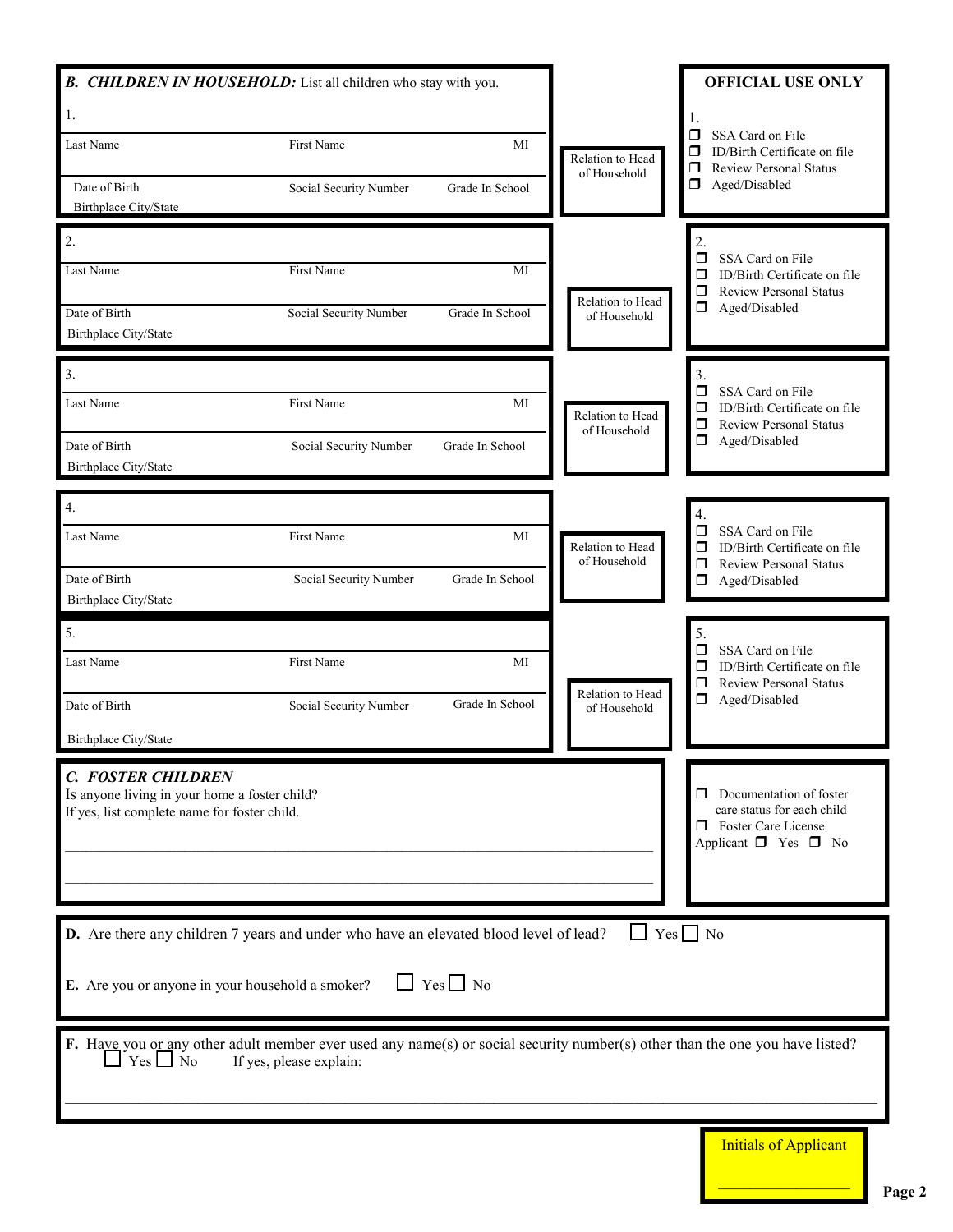| Power of Attorney: Yes $\Box$ No $\Box$                                                                                                                                                                                                                                           | Guardian: Yes $\Box$ No $\Box$                                                                                                                                                                                                                      |
|-----------------------------------------------------------------------------------------------------------------------------------------------------------------------------------------------------------------------------------------------------------------------------------|-----------------------------------------------------------------------------------------------------------------------------------------------------------------------------------------------------------------------------------------------------|
| If Yes: Name: $\frac{1}{2}$                                                                                                                                                                                                                                                       | If Yes: Name:                                                                                                                                                                                                                                       |
| Phone Number:                                                                                                                                                                                                                                                                     | Phone Number:                                                                                                                                                                                                                                       |
|                                                                                                                                                                                                                                                                                   |                                                                                                                                                                                                                                                     |
|                                                                                                                                                                                                                                                                                   | Other: $Yes \Box No \Box$                                                                                                                                                                                                                           |
| If Yes: Name: $\frac{1}{2}$ Name: $\frac{1}{2}$ Name: $\frac{1}{2}$ Name: $\frac{1}{2}$ Name: $\frac{1}{2}$ Name: $\frac{1}{2}$ Name: $\frac{1}{2}$ Name: $\frac{1}{2}$ Name: $\frac{1}{2}$ Name: $\frac{1}{2}$ Name: $\frac{1}{2}$ Name: $\frac{1}{2}$ Name: $\frac{1}{2}$ Name: | If Yes: Name:                                                                                                                                                                                                                                       |
| Phone Number:                                                                                                                                                                                                                                                                     | Phone Number:                                                                                                                                                                                                                                       |
|                                                                                                                                                                                                                                                                                   |                                                                                                                                                                                                                                                     |
|                                                                                                                                                                                                                                                                                   |                                                                                                                                                                                                                                                     |
| Name and Location of Professional to Verify Disability:                                                                                                                                                                                                                           | <b>H.</b> Do you or any member of your household claim handicapped or disabled status for eligibility purposes? Yes $\Box$ No<br>Do you receive: Social Security $\Box$ , SSI $\Box$ , VA Disability $\Box$ , SS Disability $\Box$ , Other $\Box$ . |

| <b>EXPENSE</b>    | <b>AMOUNT PAID MONTHLY</b> | <b>EXPENSE</b>    | <b>AMOUNT PAID MONTHLY</b>   |
|-------------------|----------------------------|-------------------|------------------------------|
| Rent              |                            | Car Payments      |                              |
| Utility-Gas       |                            | Car Insurance     |                              |
| Utility-Electric  |                            | Gas For Car       |                              |
| Utility-W/S/Trash |                            | Other Transp.     |                              |
| Food              |                            | Paper Products    |                              |
| Cellular Phone    |                            | Clothing          |                              |
| Phone             |                            | Cigarettes/Cigars |                              |
| Cable             |                            | Entertainment     |                              |
| Internet          |                            | Medical           |                              |
| Credit Cards      |                            | Other             |                              |
| Grooming Product  |                            | Other             |                              |
|                   |                            |                   | <b>Initials of Applicant</b> |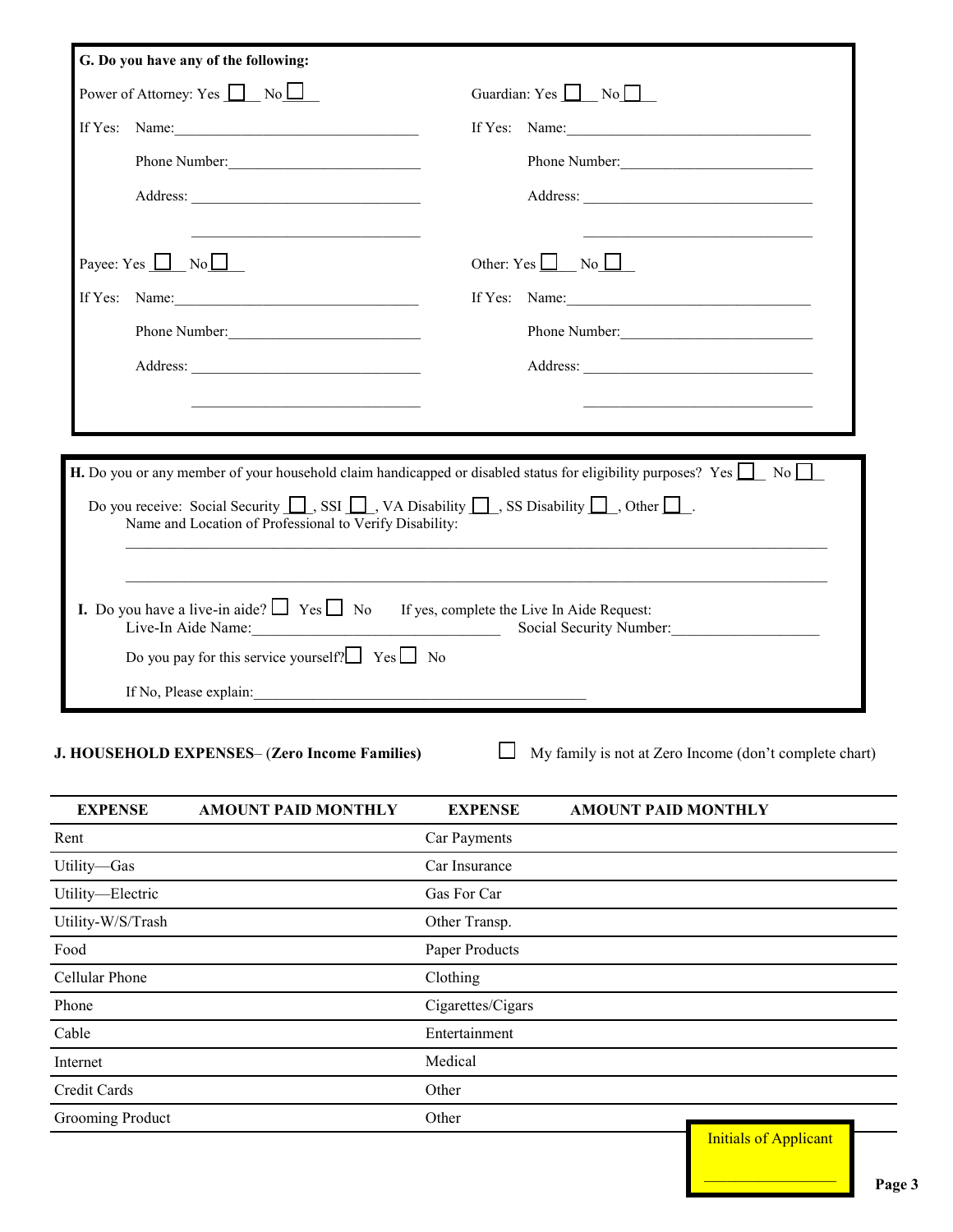| K. WORKING: Is anyone currently working or has seasonal employment?                                                                                                       |                          |                                |                                                                                                                                                                                                                                                 |                                                           |
|---------------------------------------------------------------------------------------------------------------------------------------------------------------------------|--------------------------|--------------------------------|-------------------------------------------------------------------------------------------------------------------------------------------------------------------------------------------------------------------------------------------------|-----------------------------------------------------------|
| Yes                                                                                                                                                                       | <b>OFFICIAL USE ONLY</b> |                                |                                                                                                                                                                                                                                                 |                                                           |
| If yes, complete the portion below. (If self-employed, please provide a ledger of income and expenses.)                                                                   |                          |                                |                                                                                                                                                                                                                                                 |                                                           |
| Name                                                                                                                                                                      | Gross Wages Per Hour     |                                | Hours Per Week                                                                                                                                                                                                                                  | $\Box$ Pay stubs on file<br>Employers report on file<br>□ |
| Employer's Name                                                                                                                                                           | Address                  |                                | Phone Number                                                                                                                                                                                                                                    | W/2<br>⊓                                                  |
| Do you ever receive any of the following:<br>Over time<br>Yes<br>Yes<br><b>Bonus</b>                                                                                      | No<br>N <sub>o</sub>     | Tips<br>Commission             | $Yes$ $\Box$<br>No<br>Yes<br>N <sub>0</sub>                                                                                                                                                                                                     | Earnings Exempt:<br>$\Box$ Yes $\Box$ No                  |
|                                                                                                                                                                           |                          |                                |                                                                                                                                                                                                                                                 |                                                           |
| Name                                                                                                                                                                      | Gross Wages Per Hour     |                                | Hours Per Week                                                                                                                                                                                                                                  | $\Box$ Pay stubs on file<br>Employers report on file<br>0 |
| Employer's Name                                                                                                                                                           | Address                  |                                | Phone Number                                                                                                                                                                                                                                    | Π.<br>W/2                                                 |
| Do you ever receive any of the following:<br>Over time<br>Yes<br><b>Bonus</b><br>Yes                                                                                      | N <sub>0</sub><br>No     | Tips<br>Commission             | $Yes$ $\Box$<br>N <sub>0</sub><br>Yes<br>N <sub>0</sub>                                                                                                                                                                                         | Earnings Exempt:<br>$\Box$ No<br>$\Box$ Yes               |
|                                                                                                                                                                           |                          |                                |                                                                                                                                                                                                                                                 |                                                           |
| Name                                                                                                                                                                      | Gross Wages Per Hour     |                                | Hours Per Week                                                                                                                                                                                                                                  |                                                           |
|                                                                                                                                                                           |                          |                                |                                                                                                                                                                                                                                                 | Pay stubs on file<br>Employers report on file<br>□        |
| Employer's Name                                                                                                                                                           | Address                  |                                | Phone Number                                                                                                                                                                                                                                    | ⊓<br>W/2                                                  |
| Do you ever receive any of the following:<br>Over time<br>Yes<br><b>Bonus</b><br>Yes                                                                                      | No<br>No                 | <b>Tips</b><br>Commission      | Yes  <br>No<br>Yes<br>No                                                                                                                                                                                                                        | Earnings Exempt:<br>$\Box$ Yes<br>$\square$ No            |
|                                                                                                                                                                           |                          |                                |                                                                                                                                                                                                                                                 |                                                           |
| Name                                                                                                                                                                      | Gross Wages Per Hour     |                                | Hours Per Week                                                                                                                                                                                                                                  | Pay stubs on file<br>◻<br>Employers report on file        |
| Employer's Name                                                                                                                                                           | Address                  |                                | Phone Number                                                                                                                                                                                                                                    | $\Box$ W/2                                                |
| Do you ever receive any of the following:<br>Over time<br>Yes<br>$Yes \Box$<br><b>Bonus</b>                                                                               | N <sub>o</sub><br>No     | Tips<br>Commission             | $Yes \bigsqcup No$<br>Yes  <br>N <sub>0</sub>                                                                                                                                                                                                   | Earnings Exempt:<br>$\Box$ Yes $\Box$ No                  |
| L. Does anyone receive any income from any source, including someone outside your household paying for any of your bills or<br>giving you any money? $\Box$ Yes $\Box$ No |                          | If yes, please explain:        |                                                                                                                                                                                                                                                 |                                                           |
|                                                                                                                                                                           |                          |                                |                                                                                                                                                                                                                                                 | Electricity: \$                                           |
| Address:                                                                                                                                                                  |                          |                                | Rent: \$ Water: \$ Water: \$ Water: \$ Car Insurance: \$ Car Insurance: \$ Car Insurance: \$ The Phone: \$ The Phone: \$ The Phone: \$ The Phone: \$ The Phone: \$ The Phone: \$ The Phone: \$ The Phone: \$ The Phone: \$ The Phone: \$ The Ph |                                                           |
| <u> 1989 - Johann Barbara, martin amerikan basa</u><br>Phone Number:                                                                                                      |                          | Other: \$                      |                                                                                                                                                                                                                                                 |                                                           |
| Name:<br><u> 1989 - Johann Barn, mars ar breist fan de Amerikaanske komme</u>                                                                                             |                          | Rent: $\frac{\gamma}{\gamma}$  |                                                                                                                                                                                                                                                 | Electricity: \$                                           |
|                                                                                                                                                                           |                          |                                | Rent: \$ Water: \$ Water: \$ Water: \$ Water: \$ Capite 1 and 1 and 1 and 1 and 1 and 1 and 1 and 1 and 1 and 1 and 1 and 1 and 1 and 1 and 1 and 1 and 1 and 1 and 1 and 1 and 1 and 1 and 1 and 1 and 1 and 1 and 1 and 1 and 1 a             |                                                           |
| Phone Number:                                                                                                                                                             |                          | Other: $\frac{\gamma}{\gamma}$ |                                                                                                                                                                                                                                                 |                                                           |
|                                                                                                                                                                           |                          |                                |                                                                                                                                                                                                                                                 | <b>Initials of Applicant</b>                              |
|                                                                                                                                                                           |                          |                                |                                                                                                                                                                                                                                                 |                                                           |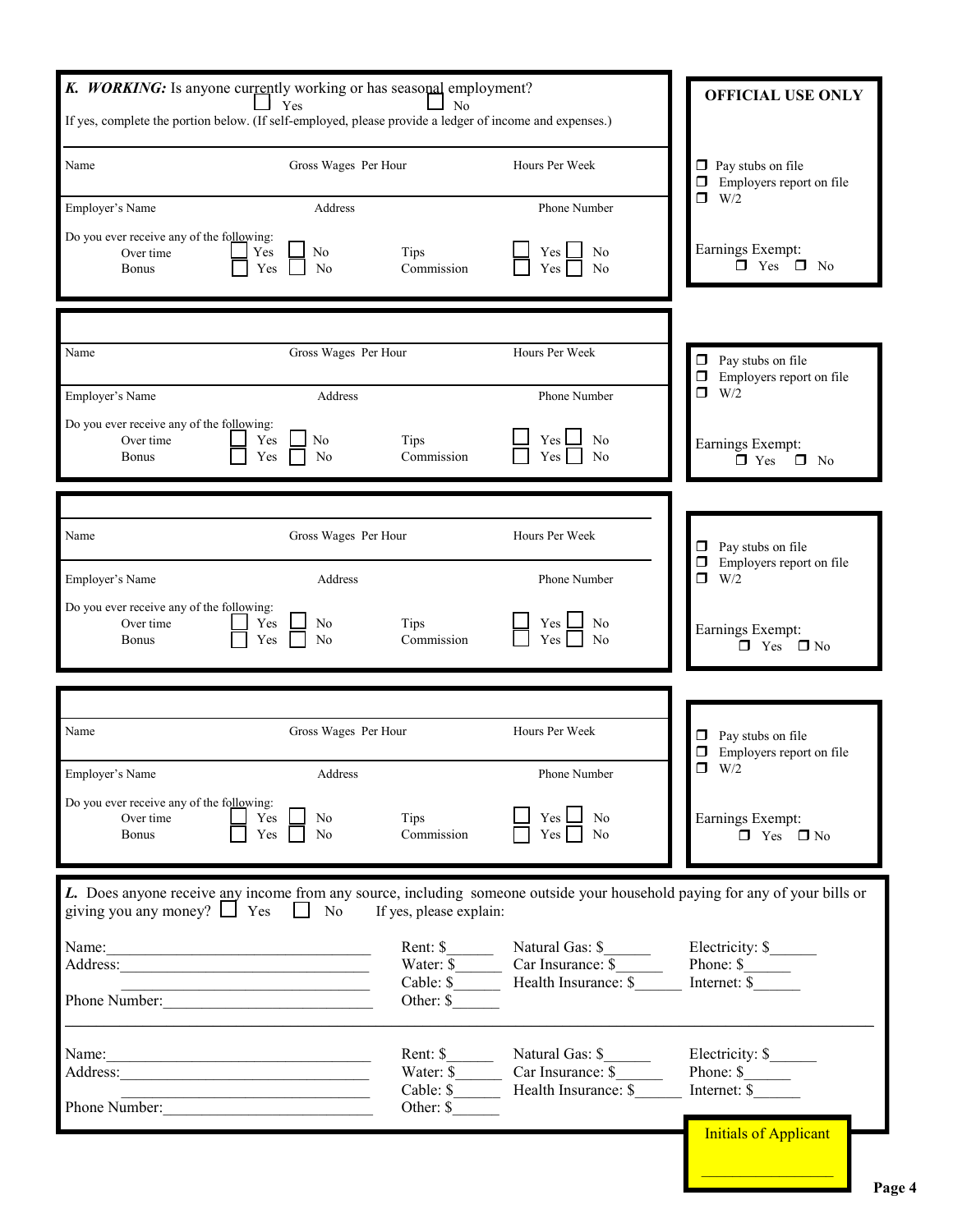| M. Income: Does anyone, including children, receive or expect to receive money from any source listed below? Check "Yes" or<br>"No" for each item. If yes, list who and amount received monthly.            |        |              |      |                                                                                                                               |                              |
|-------------------------------------------------------------------------------------------------------------------------------------------------------------------------------------------------------------|--------|--------------|------|-------------------------------------------------------------------------------------------------------------------------------|------------------------------|
| <b>Item</b>                                                                                                                                                                                                 | Yes No |              | Who  |                                                                                                                               | <b>Amount</b>                |
| Training                                                                                                                                                                                                    |        |              |      | <u> 1989 - Johann Stoff, Amerikaansk politiker (d. 1989)</u>                                                                  |                              |
| Work Study                                                                                                                                                                                                  |        |              |      |                                                                                                                               |                              |
| <b>Educational Loans</b>                                                                                                                                                                                    |        |              |      |                                                                                                                               |                              |
| Grants, Scholarships                                                                                                                                                                                        |        |              |      | <u> 1989 - Johann John Stoff, deutscher Stoffen und der Stoffen und der Stoffen und der Stoffen und der Stoffen</u>           |                              |
| <b>ADC</b>                                                                                                                                                                                                  |        |              |      | <u> 1989 - Johann John Stein, mars an deus Amerikaansk kommunister (* 1958)</u>                                               |                              |
| Food Stamp/Medicaid                                                                                                                                                                                         |        |              |      | <u> 1989 - Johann John Stone, mars et al. 1989 - John Stone, mars et al. 1989 - John Stone, mars et al. 1989 - John Stone</u> |                              |
| <b>Unemployment Benefits</b>                                                                                                                                                                                |        |              |      | <u> 1989 - Johann Barn, fransk politik (f. 1989)</u>                                                                          |                              |
| <b>AABD</b>                                                                                                                                                                                                 |        |              |      |                                                                                                                               |                              |
| Short/Long Term Disability                                                                                                                                                                                  |        |              |      | <u> 1989 - Johann John Harry Harry Harry Harry Harry Harry Harry Harry Harry Harry Harry Harry Harry Harry Harry</u>          |                              |
| <b>Workers Compensations</b>                                                                                                                                                                                |        |              |      |                                                                                                                               |                              |
| Court Awarded Child Support                                                                                                                                                                                 |        |              |      | <u> 1980 - Andrea Stadt Britain, amerikansk politik (d. 1980)</u>                                                             |                              |
| Un-Awarded Child Support                                                                                                                                                                                    |        |              |      | <u> 1989 - Johann Stoff, Amerikaansk politiker († 1908)</u>                                                                   |                              |
| Court Awarded Spousal Support                                                                                                                                                                               |        |              |      | <u> 1989 - Johann Stoff, Amerikaansk politiker († 1989)</u>                                                                   |                              |
| Un-Awarded Spousal Support                                                                                                                                                                                  |        |              |      | <u> 1989 - Johann Stoff, deutscher Stoff, der Stoff, der Stoff, der Stoff, der Stoff, der Stoff, der Stoff, der S</u>         |                              |
| Social Security                                                                                                                                                                                             |        |              |      | <u> 1980 - Jan James James James James James James James James James James James James James James James James J</u>          |                              |
| <b>SSDI</b>                                                                                                                                                                                                 |        |              |      | <u> 1989 - Johann Stoff, amerikansk politiker (d. 1989)</u>                                                                   |                              |
| <b>SSI</b>                                                                                                                                                                                                  |        |              |      |                                                                                                                               |                              |
| Pension / Retirement                                                                                                                                                                                        |        |              |      |                                                                                                                               |                              |
| Veteran's Benefit                                                                                                                                                                                           |        |              |      |                                                                                                                               |                              |
| Military Allotment                                                                                                                                                                                          |        |              |      | <u> 1989 - Johann Barbara, martin amerikan basar dan berasal dalam basa dalam basar dalam basar dalam basar dala</u>          |                              |
| Railroad Retirement                                                                                                                                                                                         |        |              |      | <u> 1989 - Johann Barbara, margaret eta idazlea (h. 1989).</u>                                                                |                              |
| Rental Property Income                                                                                                                                                                                      |        |              |      |                                                                                                                               |                              |
| Other, Explain:                                                                                                                                                                                             |        |              |      | <u> 1989 - Johann Barbara, margaret eta idazlea (h. 1989).</u>                                                                |                              |
|                                                                                                                                                                                                             |        |              |      |                                                                                                                               |                              |
| N. Does anyone have the use of any vehicle, such as a car, truck, motorcycle, off-road vehicle, camper, boat, or any other type of<br>vehicle registered and/or not registered in a household members name? |        |              |      | $Yes \nightharpoonup No$<br>$\perp$                                                                                           |                              |
| License #<br>Type                                                                                                                                                                                           |        | <b>State</b> | Year | Make and Model                                                                                                                | Registered To                |
|                                                                                                                                                                                                             |        |              |      |                                                                                                                               |                              |
|                                                                                                                                                                                                             |        |              |      |                                                                                                                               |                              |
|                                                                                                                                                                                                             |        |              |      |                                                                                                                               |                              |
|                                                                                                                                                                                                             |        |              |      |                                                                                                                               | <b>Initials of Applicant</b> |

Page 5

щ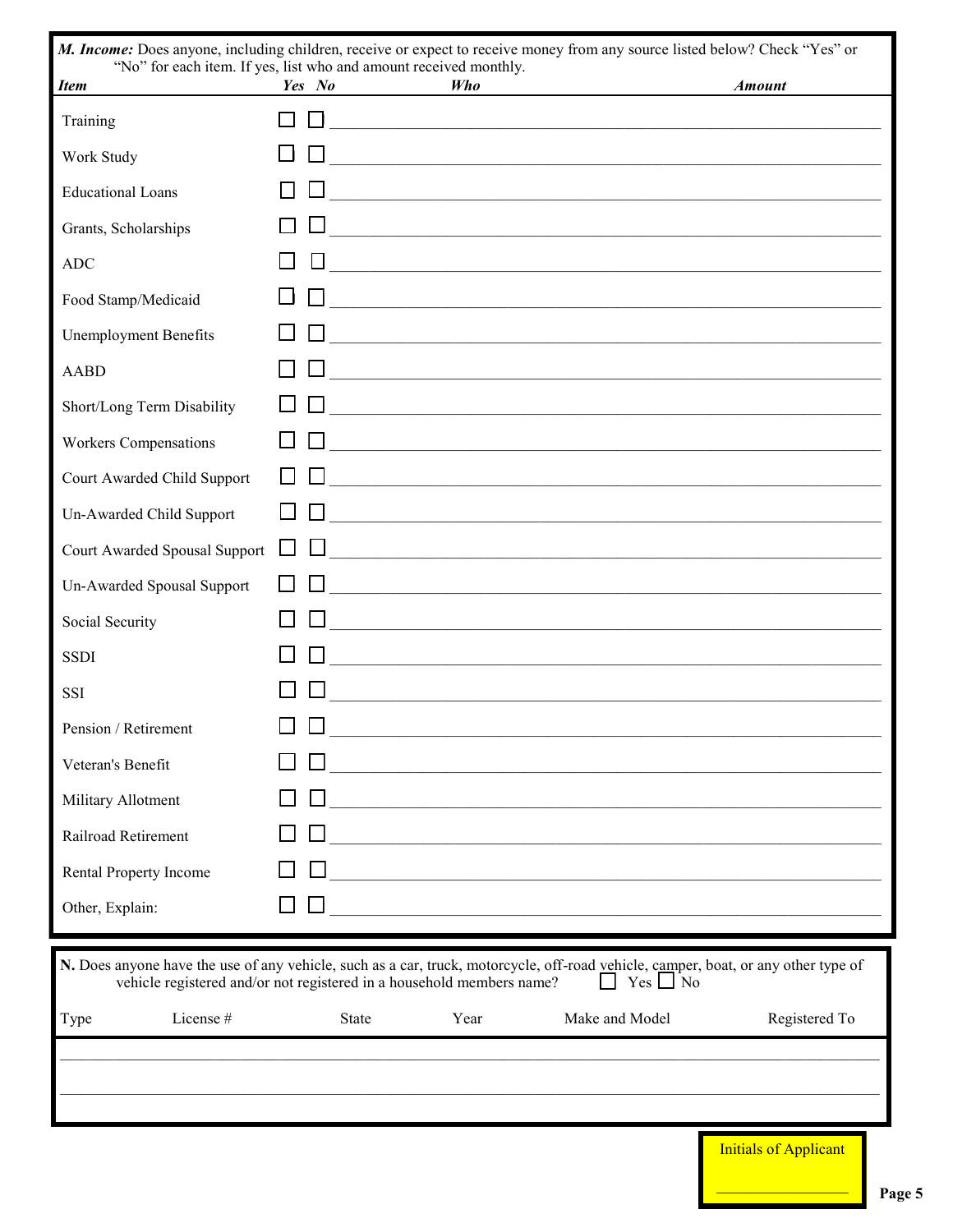*O.* Does anyone, including children, have any of the following resources? Check Yes or No for each item. If yes, who and what amount.

| <b>Item</b>                     | Yes No                        | <b>Financial Institution</b>                                                                                                                               | <b>Balance</b> | <b>Interest Rate</b>                                                                                   |
|---------------------------------|-------------------------------|------------------------------------------------------------------------------------------------------------------------------------------------------------|----------------|--------------------------------------------------------------------------------------------------------|
| Cash                            |                               | <u> 1989 - Johann John Stein, mars an deutscher Stein († 1958)</u>                                                                                         |                |                                                                                                        |
| Checking Account (s)            |                               |                                                                                                                                                            |                |                                                                                                        |
|                                 |                               |                                                                                                                                                            |                |                                                                                                        |
| Savings Account (s)             |                               | <u> 1989 - Johann John Stone, mars et al. (1989)</u>                                                                                                       |                |                                                                                                        |
|                                 |                               |                                                                                                                                                            |                |                                                                                                        |
| Life Insurance Policy           |                               |                                                                                                                                                            |                |                                                                                                        |
| <b>Trust Funds</b>              |                               |                                                                                                                                                            |                |                                                                                                        |
| <b>Stocks or Bonds</b>          |                               |                                                                                                                                                            |                |                                                                                                        |
| Certificates of Deposit         |                               |                                                                                                                                                            |                |                                                                                                        |
| Money Market Account            |                               | <u> 1989 - Johann Harry Harry Harry Harry Harry Harry Harry Harry Harry Harry Harry Harry Harry Harry Harry Harry</u>                                      |                |                                                                                                        |
| Notes, Mortgages, or Deeds      |                               |                                                                                                                                                            |                |                                                                                                        |
| <b>Retirement Accounts</b>      |                               | <u> 1980 - Jan James James Barnett, amerikan basar dan berasal dan berasal dari berasal dalam basa dalam berasal</u>                                       |                |                                                                                                        |
| Deferred Compensation           |                               | <u> 1989 - Johann Stoff, deutscher Stoffen und der Stoffen und der Stoffen und der Stoffen und der Stoffen und der</u>                                     |                |                                                                                                        |
| Safe Deposit Box Real Estate    |                               | <u> 1989 - Johann Stoff, deutscher Stoffen und der Stoffen und der Stoffen und der Stoffen und der Stoffen und der</u>                                     |                |                                                                                                        |
| Other, Explain:                 |                               | <u> 1989 - Johann John Stein, mars an deus Amerikaansk kommunister (* 1950)</u>                                                                            |                |                                                                                                        |
| anywhere?<br>Yes<br>Type        | $\Box$ No<br>Address          | <b>P.</b> Does anyone own or is buying real estate such as land and/or buildings, mobile home, etc.,<br>If yes, complete the following:<br>Estimated value |                | Third Party Verification<br>$\Box$<br>Market Value<br>$\sim$<br>Amount Owed<br><sup>\$</sup><br>Income |
| Type                            | Address                       | <b>Estimated</b> value                                                                                                                                     |                |                                                                                                        |
| $Yes \bigsqcup No$              | If yes, please explain below: | Have you or any household member sold or given away any business or assets in the last 2 years for less than its value?                                    |                |                                                                                                        |
| If yes, complete the following: |                               | <b>R.</b> Do you employ the service of a Care Provider for a child 12 years or under or for a disabled person? $\Box$ Yes $\Box$                           |                | N <sub>0</sub>                                                                                         |
| Care Provider's Name            |                               | Day Care Provider's Address                                                                                                                                |                | Phone Number                                                                                           |
|                                 |                               |                                                                                                                                                            |                |                                                                                                        |
| Amount Paid Weekly/Monthly      |                               | Family Fee                                                                                                                                                 |                | <b>Initials of Applicant</b>                                                                           |
|                                 |                               |                                                                                                                                                            |                |                                                                                                        |

٠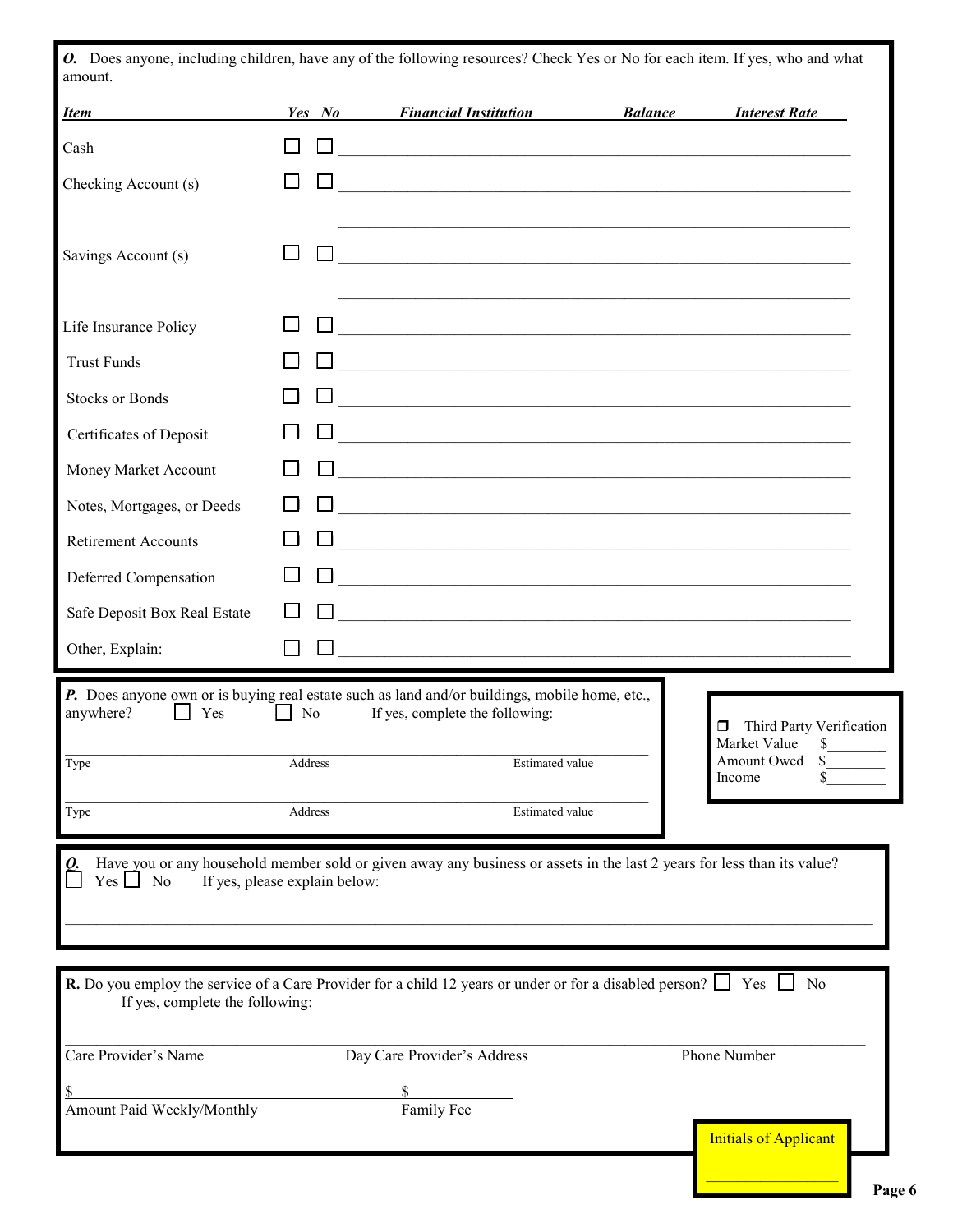#### *S.* **MEDICAL EXPENSES**– **Elderly, Handicapped, or Disabled Families only.**

If the head of the household or the spouse of the head of household is: a) 62 years of age or older: b) handicapped: or c) disabled: and if any household member pays for medications, medical/dental treatments, medical insurance, or prescribed appliances which are not reimbursed, bring in verification of monthly/yearly costs. You may bring receipts for medicine, or a statement from your pharmacist itemizing the medications and cost. Be sure to bring your Medicare and insurance statements with you.

| Name of Medical Provider<br>Address                                                                                                                                                                  | City, State, Zip                                                                                                              |  |  |
|------------------------------------------------------------------------------------------------------------------------------------------------------------------------------------------------------|-------------------------------------------------------------------------------------------------------------------------------|--|--|
|                                                                                                                                                                                                      |                                                                                                                               |  |  |
|                                                                                                                                                                                                      |                                                                                                                               |  |  |
|                                                                                                                                                                                                      |                                                                                                                               |  |  |
|                                                                                                                                                                                                      |                                                                                                                               |  |  |
|                                                                                                                                                                                                      |                                                                                                                               |  |  |
|                                                                                                                                                                                                      |                                                                                                                               |  |  |
|                                                                                                                                                                                                      |                                                                                                                               |  |  |
| housing? $\Box$ Yes $\Box$ No<br>If yes, please explain when and from whom and where:                                                                                                                | T. Have you or any other adult member ever received rental assistance from a Housing Agency or lived in subsidized/low income |  |  |
| Address at that time:                                                                                                                                                                                |                                                                                                                               |  |  |
| Assistance was from:                                                                                                                                                                                 |                                                                                                                               |  |  |
|                                                                                                                                                                                                      |                                                                                                                               |  |  |
| Did you leave owing any money? $\Box$ Yes $\Box$ No                                                                                                                                                  |                                                                                                                               |  |  |
| Have you ever been requested to repay money for knowingly misrepresenting information or committed any fraud in a Federally assisted<br>housing program? $Yes \t M \t N$ No $I \t M$ if yes explain: |                                                                                                                               |  |  |
|                                                                                                                                                                                                      | <b>U. Other Rental History (Past 5 Years)</b>                                                                                 |  |  |
|                                                                                                                                                                                                      |                                                                                                                               |  |  |
| Address at that time:                                                                                                                                                                                |                                                                                                                               |  |  |
|                                                                                                                                                                                                      |                                                                                                                               |  |  |
|                                                                                                                                                                                                      |                                                                                                                               |  |  |
|                                                                                                                                                                                                      |                                                                                                                               |  |  |
| <u> 1989 - Johann Barbara, marka a shekara tsa 1989 - An tsa 1989 - An tsa 1989 - An tsa 1989 - An tsa 1989 - An</u>                                                                                 |                                                                                                                               |  |  |
| Were you evicted? Did you leave owing any money?                                                                                                                                                     | Were you evicted? _____ Did you leave owing any money? ______                                                                 |  |  |

Initials of Applicant

 $\mathcal{L}_\text{max}$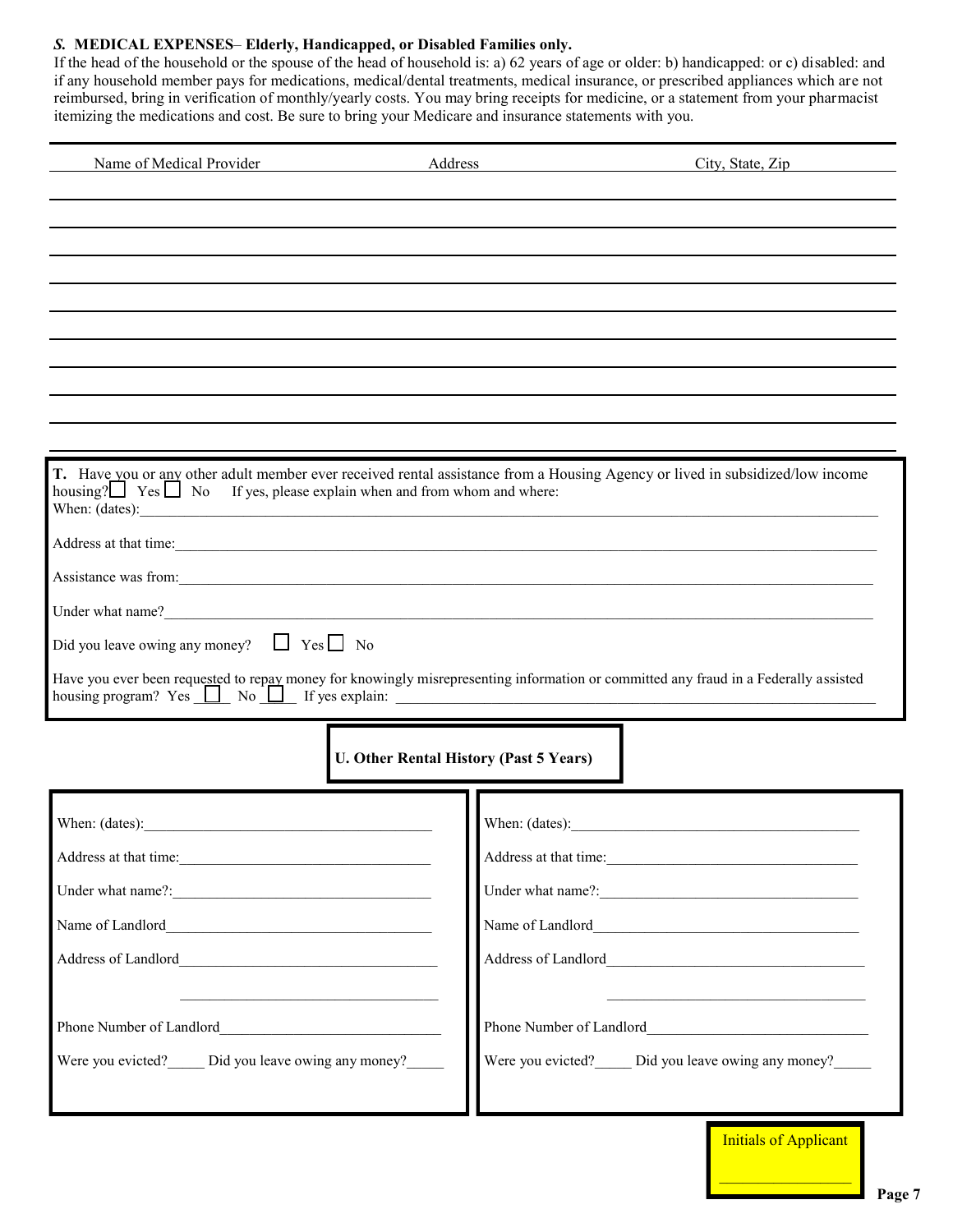| V. CRIMINAL HISTORY:<br>Has any household member been charged or ticketed with and/or engaged in:<br>If yes, please explain who, when, and description of violation. |              |            |      |                                                                                                                        |  |
|----------------------------------------------------------------------------------------------------------------------------------------------------------------------|--------------|------------|------|------------------------------------------------------------------------------------------------------------------------|--|
| <b>Type</b>                                                                                                                                                          |              | Yes No Who | When | <b>Description</b>                                                                                                     |  |
| Drug Activity                                                                                                                                                        |              |            |      | <u> 1980 - Andrea Barbara, amerikana amerikana amerikana amerikana amerikana amerikana amerikana amerikana amerika</u> |  |
| <b>Alcohol Related Incidents</b>                                                                                                                                     |              |            |      | <u> 1989 - Johann Harry Harry Harry Harry Harry Harry Harry Harry Harry Harry Harry Harry Harry Harry Harry Harry</u>  |  |
| Assault                                                                                                                                                              |              |            |      | <u> 1989 - Johann John Stoff, deutscher Stoffen und der Stoffen und der Stoffen und der Stoffen und der Stoffen u</u>  |  |
| Rape                                                                                                                                                                 |              |            |      |                                                                                                                        |  |
| <b>Sexual Assault</b>                                                                                                                                                |              |            |      | <u> 1989 - Andrea Stein, Amerikaansk politiker (* 1958)</u>                                                            |  |
| Disturbing the Peace                                                                                                                                                 |              |            |      | <u> 1989 - Johann Harry Harry Harry Harry Harry Harry Harry Harry Harry Harry Harry Harry Harry Harry Harry Harry</u>  |  |
| Burglary                                                                                                                                                             |              |            |      |                                                                                                                        |  |
| Theft                                                                                                                                                                |              |            |      | <u> 1989 - John Stoff, der andere som der andere som den stad i den stad i den stad i den stad i den stad i den s</u>  |  |
| Theft of Services                                                                                                                                                    |              |            |      |                                                                                                                        |  |
| Robbery                                                                                                                                                              |              |            |      |                                                                                                                        |  |
| Vandalism                                                                                                                                                            |              |            |      | <u> 2000 - 2000 - 2000 - 2000 - 2000 - 2000 - 2000 - 2000 - 2000 - 2000 - 2000 - 2000 - 2000 - 2000 - 2000 - 200</u>   |  |
| Arson                                                                                                                                                                |              |            |      |                                                                                                                        |  |
| Illegal Use of a Firearm/Weapon                                                                                                                                      | $\mathbf{L}$ |            |      |                                                                                                                        |  |
| Abusive or Violent Behavior                                                                                                                                          |              |            |      | <u> 1989 - Johann Amerikaanse kommunister († 1958)</u>                                                                 |  |
| Child neglect/abuse                                                                                                                                                  |              |            |      |                                                                                                                        |  |
| Been Released from Jail or Prison                                                                                                                                    |              |            |      |                                                                                                                        |  |
| Is a Registered Sex Offender                                                                                                                                         |              |            |      | <u> 1980 - Jan Barnett, fransk politik (d. 1980)</u>                                                                   |  |
| <b>Fraudulent Activities</b>                                                                                                                                         |              |            |      | <u> 1989 - Johann Harry Harry Harry Harry Harry Harry Harry Harry Harry Harry Harry Harry Harry Harry Harry Harry</u>  |  |
| Or any other Unlawful Activity?                                                                                                                                      | ⊔            |            |      |                                                                                                                        |  |

### **W. General Information:**

|                                                                                                                              |                   |                           | HUD requires that we obtain the following information for each family member. For Dependents, please list first name after the "D". If a |                              |  |  |
|------------------------------------------------------------------------------------------------------------------------------|-------------------|---------------------------|------------------------------------------------------------------------------------------------------------------------------------------|------------------------------|--|--|
| member is bi-racial, we ask that you indicate all races: Please use the guide to the right and indicate which numbers apply. |                   |                           |                                                                                                                                          |                              |  |  |
|                                                                                                                              | Race              | Ethnicity                 | Race:                                                                                                                                    |                              |  |  |
| Head of Household                                                                                                            |                   |                           | 1 - White                                                                                                                                |                              |  |  |
|                                                                                                                              |                   |                           | 2 - Black                                                                                                                                |                              |  |  |
| Spouse/Other Adult                                                                                                           |                   |                           | 3 - American Indian or Alaskan                                                                                                           |                              |  |  |
|                                                                                                                              |                   |                           | 4 - Asian                                                                                                                                |                              |  |  |
| $D -$                                                                                                                        |                   |                           | 5 - Hawaiian/Pacific Islander                                                                                                            |                              |  |  |
|                                                                                                                              |                   |                           | 6 - Mixed: If mixed, please list all races.                                                                                              |                              |  |  |
| $D -$                                                                                                                        |                   |                           |                                                                                                                                          |                              |  |  |
|                                                                                                                              |                   |                           | Ethnicity: Please mark A or B.                                                                                                           |                              |  |  |
| $D -$                                                                                                                        |                   |                           | A - Hispanic                                                                                                                             |                              |  |  |
|                                                                                                                              |                   |                           | $B - Non-Hispanic$                                                                                                                       |                              |  |  |
| $D -$                                                                                                                        |                   |                           |                                                                                                                                          |                              |  |  |
|                                                                                                                              |                   |                           |                                                                                                                                          | <b>Initials of Applicant</b> |  |  |
| Head of Household and/or Spouse: Please check one:                                                                           |                   |                           |                                                                                                                                          |                              |  |  |
| Non-Elderly                                                                                                                  | 62 Years or Older | Person with a Disability. |                                                                                                                                          |                              |  |  |
|                                                                                                                              |                   |                           |                                                                                                                                          |                              |  |  |